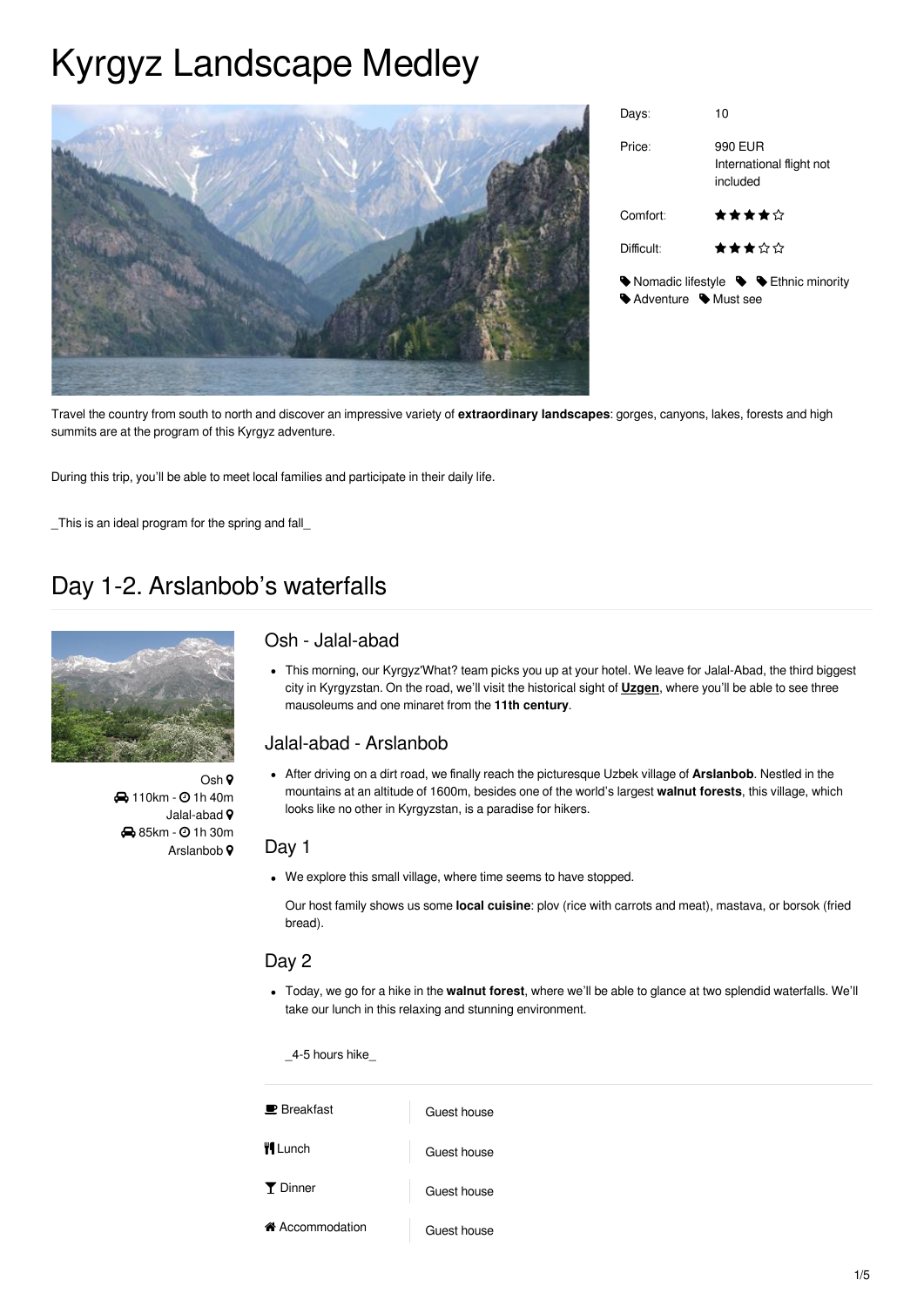## Day 3-4. The turquoise waters of Sary Chelek



Arslanbob<sup>9</sup> **240km - 05h** Arkit village 9  $17km - ②3h$ Sary-Chelek lake ? Arkit village 9

### Arslanbob - Arkit village

We get back on the road for **Sary-Chelek**. We cross mountainous landscapes, with their bright contrasting colors. Lunch on the road.

#### Day 4

This morning, we go **horseback riding** to discover this little lake at 1837m (6027 ft) altitude.

We can rest by the lake, and even go for a short swim in its clear water.

| $\blacksquare$ Breakfast     | Guest house<br>3<br>Guest house<br>41 |
|------------------------------|---------------------------------------|
| <b>WILunch</b>               | Prepared by your team                 |
| Y Dinner                     | Guest house                           |
| i <sup>A</sup> Accommodation | Guest house                           |

## Day 5. The Toktogul dam

**260km - © 5h** Toktogoul Lake 9 Toktogul 9



Arkit village - Toktogoul Lake We take the road towards **Toktogul**, a large artificial lake of 284km2.

The landscape is breath-taking, with mountains and cliffs of all colors. We go through the magnificent Low-Naryn gorge, and follow a river of the same name. The turquoise water only adds to the beauty of the scenery.

| $\blacksquare$ Breakfast     | Guest house      |  |
|------------------------------|------------------|--|
| <b>TI</b> Lunch              | Local restaurant |  |
| Y Dinner                     | 2 stars hotel    |  |
| i <sup>4</sup> Accommodation | 2 stars hotel    |  |

## Day 6. Along the Kekemeren River



Chychkan 9 **4** 150km - 0 2h 30m Suusamyr valley 9 **45km - 01h** Kyzyl-Oi

### Chychkan - Suusamyr valley

Finally, we arrive in the **Suusamyr Valley**, and are amazed by its superb landscape – one that you could easily find on a postal card of Kyrgyzstan.

### Suusamyr valley - Kyzyl-Oi

We continue our trip to Kyzyl Oi, which translates as **"the red bowl"**.

This little village, located at 1800m altitude (5905ft), gets its name from the surrounding red mountains. The road is a little harsh, but this new landscape will astonish you.

We go for a short three-hour hike to discover this unexpected environment.

**B** Breakfast 2 stars hotel

**Times Homestay**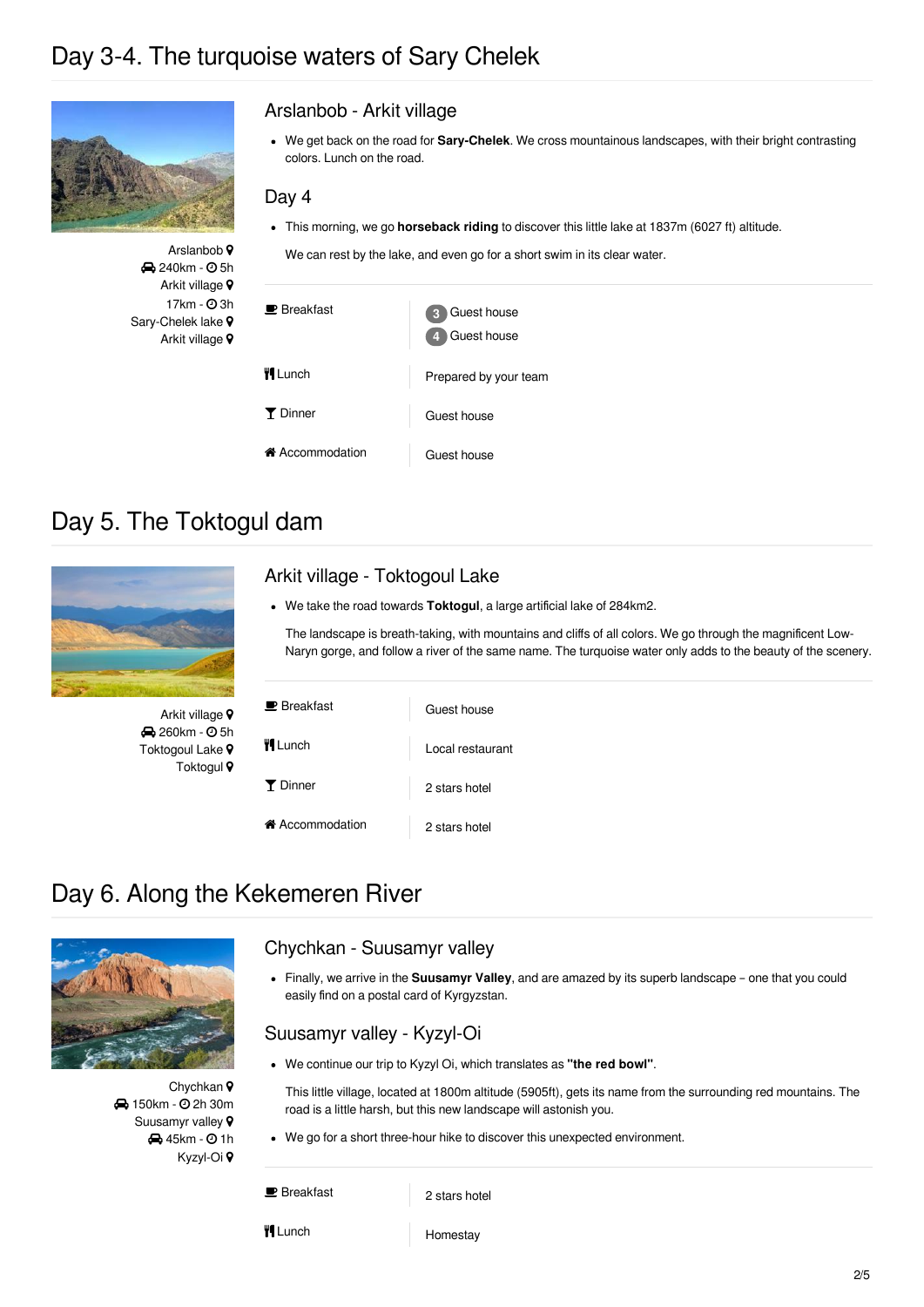- Accommodation Guest house
- 

## Day 7. Horseback riding at Son Kul Lake



Kyzyl-Oi **4** 140km -  $\odot$  4h Son Kul lake 9

### Kyzyl-Oi - Son Kul lake

- We arrive on the shores of **Son Kul Lake**. This huge alpine lake is an important water reserve in Kyrgyzstan. Nestled in the celestial mountains, it is located at 3016 m (9895 ft) above sea level. Its crystal clear water changes colors depending on the weather, which can change every hour. The lake takes on blue, turquoise and sometimes even orange colors. It hosts nomadic shepherds and their herds in the warm months of summer.
- You can enjoy the day, relax, and discover the daily life of our host family. You might be lucky enough to attend the production of Kumys, the local mare milk, or see how shepherds gather their herds.

You can also go for a small horseback riding adventure near the lake after lunch.

| $\blacksquare$ Breakfast | Guest house   |
|--------------------------|---------------|
| <b>II</b> Lunch          | Homestay      |
| <b>Y</b> Dinner          | Homestay      |
| i Accommodation          | Yurt Homestay |

## Day 8-9. The enchanting Issyk Kul Lake



Son Kul lake 9 **4** 120km - 0 2h 40m Kochkor<sup>9</sup> **4** 120km -  $\odot$  1h 40m Bokonbayevo<sup>9</sup>

### Son Kul lake - Kochkor

We continue to the village of **Kochkor**, famous for its local tourism development initiatives. We visit a women's association where they make felt rugs (sherdaks) and other handicraft.

### Kochkor - Bokonbayevo

We arrive at Bokonbayevo, small village on the south shore of Issyk Kul Lake.

This morning, we attend an **eagle hunting demonstration**. The Kyrgyz hunter, on his horse, will show you the impressive agility of his eagle, who will have to catch small preys like a rabbit.

### Day 9

- We visit the superb Skazka Canyons, whose name translates as **Fairy Tale Canyons** in Kyrgyz language. Formed from erosion, the rocks tower over the Issyk Kul Lake and offer a great contrast in color. Let your imagination work to make out the shapes of the rocks.
- After dinner, we will get entertained by a group of musicians playing traditional Kyrgyz music.

| $\blacksquare$ Breakfast | 8 Homestay<br>camp<br>g |
|--------------------------|-------------------------|
| <b>WI</b> Lunch          | 8 Homestay<br>camp<br>g |
| <b>T</b> Dinner          | camp                    |
| in Accommodation         | camp                    |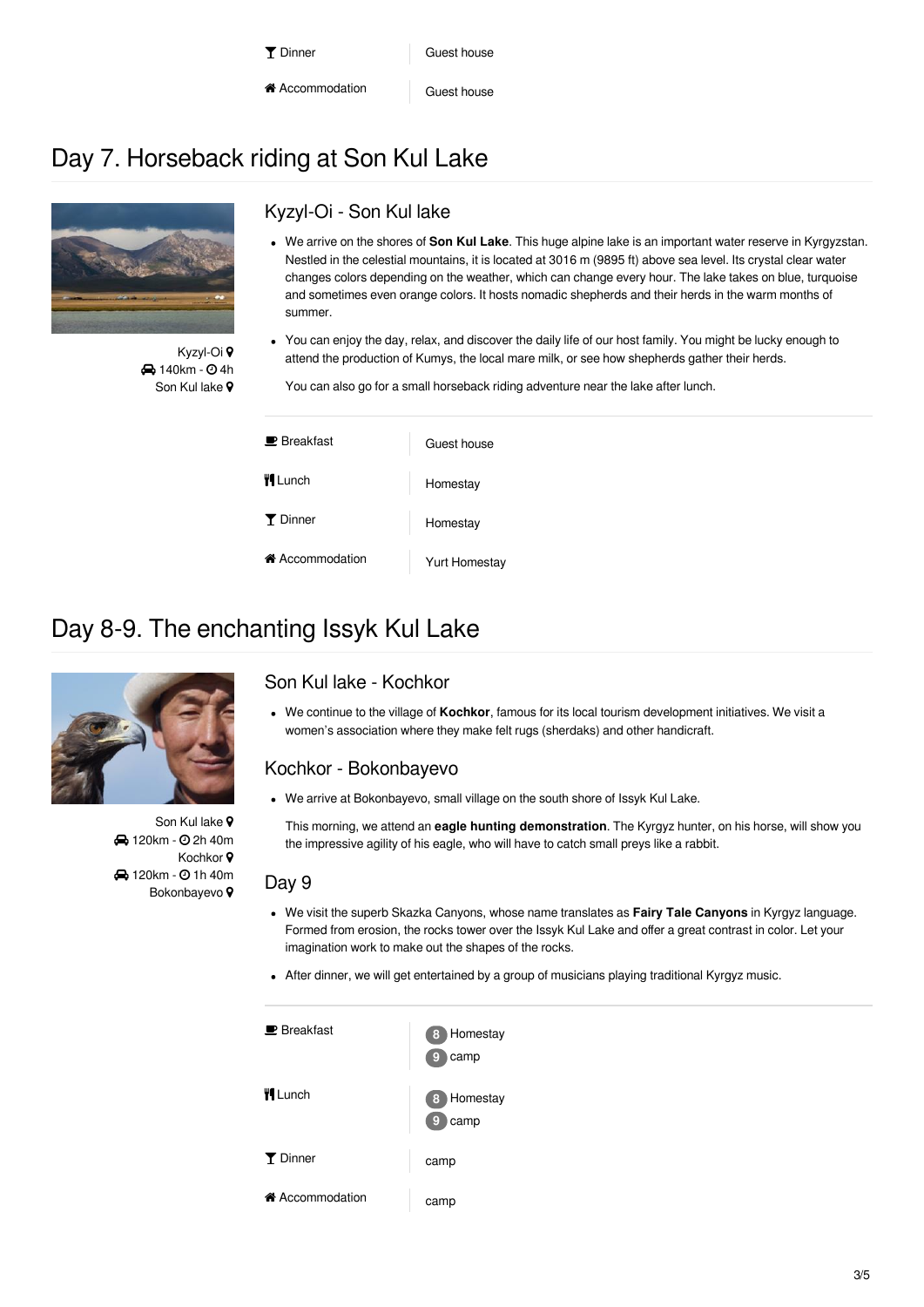## Day 10. Back to Bishkek



Bokonbayevo<sup>9</sup> **280km - © 5h** Bishkek

### Bokonbayevo - Bishkek

- This is our last day before getting back to the capital. We leave the mountains of Kyrgyzstan, where we met a generous culture, and go back to Bishkek. Drop-off at your hotel, where you'll be able to relax.
- We visit the **Osh Bazar**, one of the most fascinating markets in Kyrgyzstan. Enjoy the colors and the smells coming from stands of dry fruits and spices. You can also buy a few traditional souvenirs to bring home.
- Walk on the **Ala Too Square** in the center of Bishkek. Meeting place for Bishkek's youth, it comes alive every  $\bullet$ evening with families and friends who come here to relax. It's also an important historical place, since it hosted several revolutions.

| $\blacksquare$ Breakfast | camp             |
|--------------------------|------------------|
| <b>Vi</b> Lunch          | Local restaurant |
| ← Accommodation          | Hotel 3 star     |

## Itinerary map



### Individual price per person

| $2 - 2$  | 0 Q<br>ა-ა | -<br>4-б | $7 - 8$      |
|----------|------------|----------|--------------|
| 1750 EUR | 1300 EUR   | 1090 EUR | 0 EUR<br>990 |